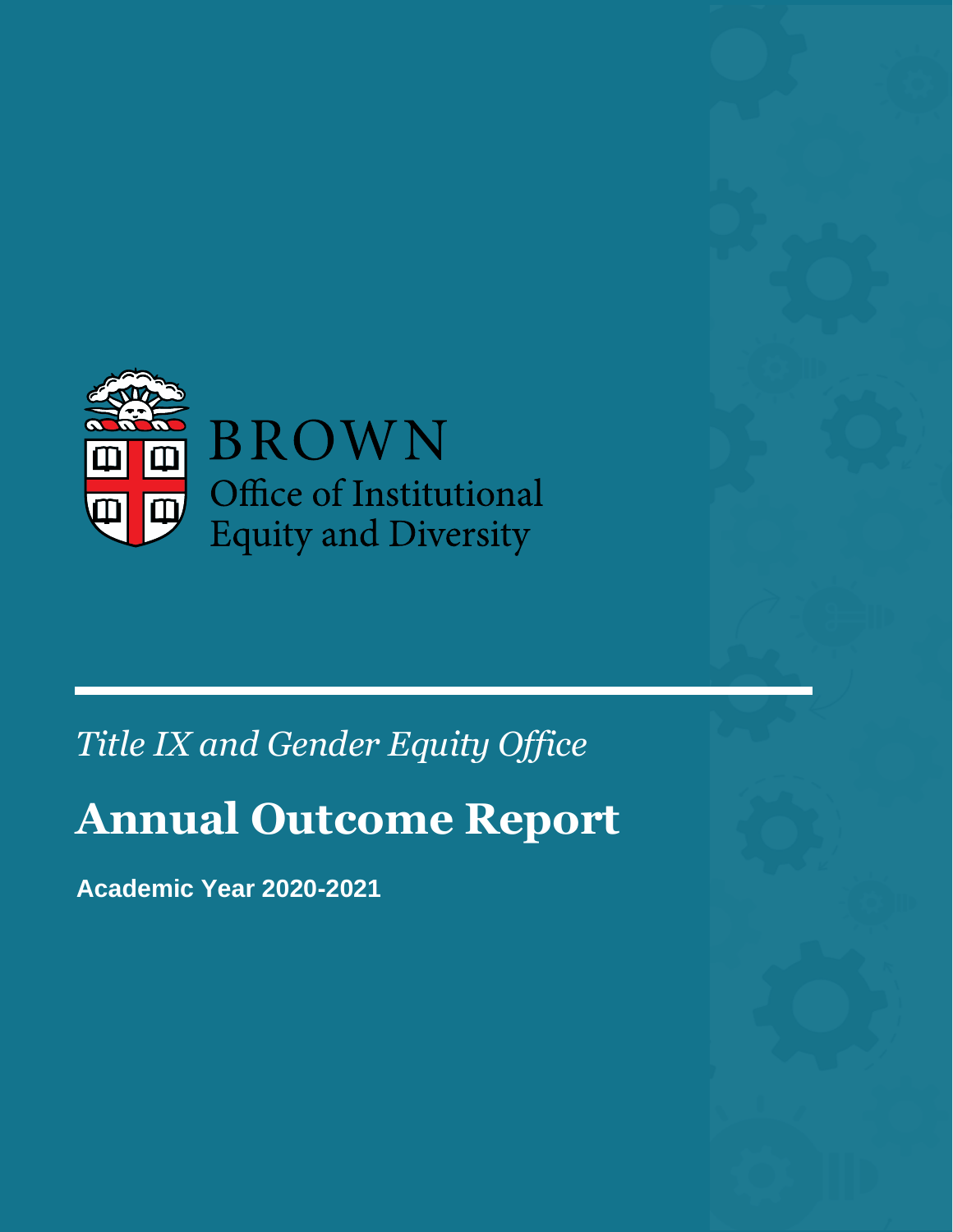**Title IX and Gender Equity Office**

### *Annual Outcome Report*

**Academic Year 2020-2021**

### **Table of Contents**

*Introduction*

*Staff*

*Training*

*Policies and Procedures*

*Summary of Reports and Formal Complaints*

*Incidents Reported to the Title IX and Gender Equity Office*

*Allegations of Prohibited Conduct*

*Formal Complaints*

*Informal Resolution*

*Conclusion*

Title IX and Gender Equity | Annual Outcome Report 2020-2021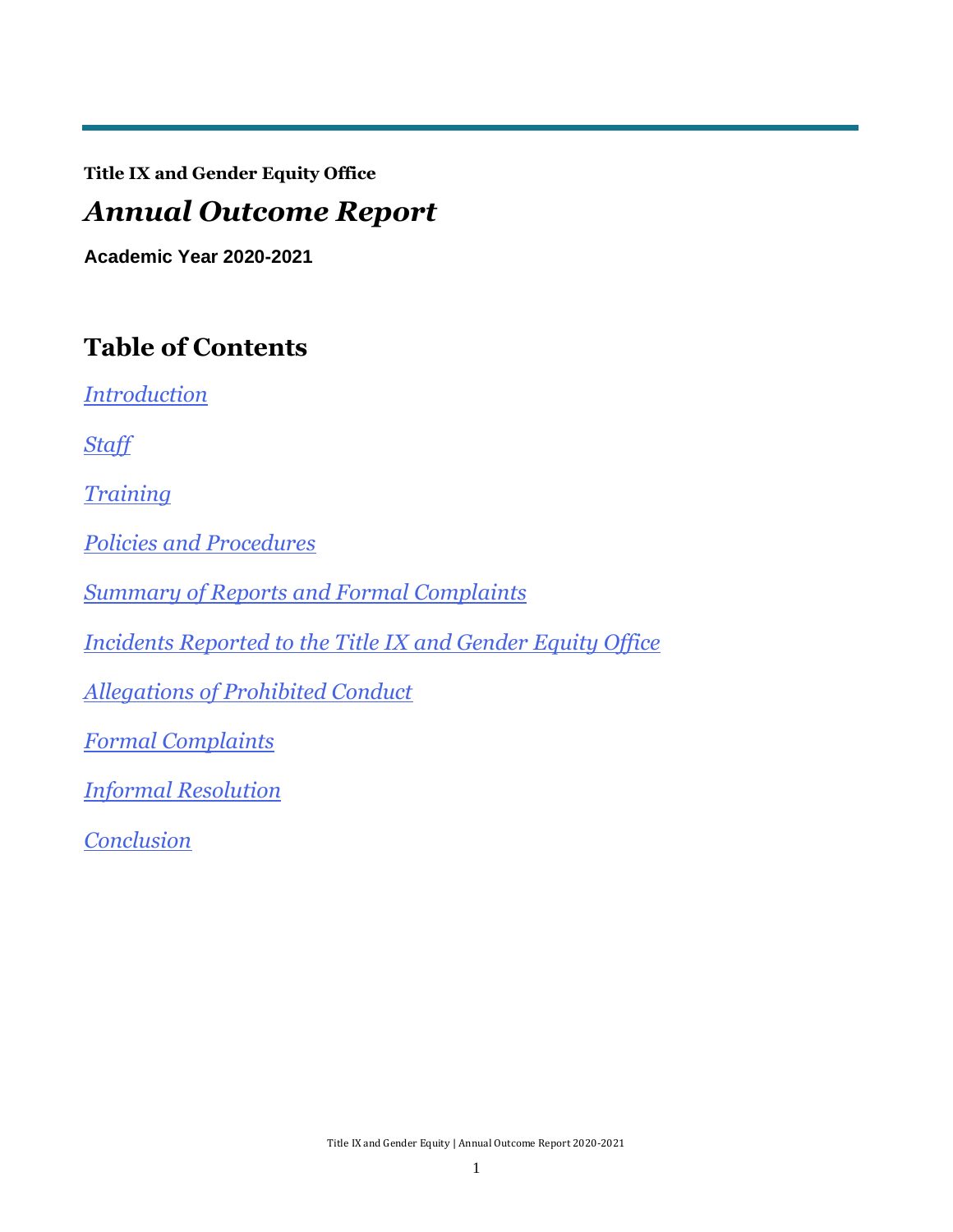**Title IX and Gender Equity Office**

### *Annual Outcome Report*

#### **Academic Year 2020-2021**

### *Introduction*

Each year, the Title IX and Gender Equity Office at Brown University issues a report that presents data on sexual misconduct involving members of the Brown community and highlights campus-wide training efforts to prevent sexual and gender-based harassment. The data includes reports of conduct prohibited by the following policies:

- Sexual and Gender-based Harassment, Sexual Violence, Relationship and Interpersonal Violence and Stalking Policy, (effective 2015–February 2021);
- Sexual and Gender-based Harassment, Sexual Assault, Intimate Partner Violence, and Stalking Policy ("Title IX Policy," effective August 2020–present); and
- Sexual and Gender-based Misconduct Policy (effective February 2021–present).

The purpose of reporting these statistics and outcomes is to increase awareness and promote transparency. The information in this document reflects reports received between July 1, 2020, through June 30, 2021. It is important to note that there was a reduced density of students on campus during this period because of the COVID-19 pandemic. For the 2020–2021 academic year, Brown utilized a threeterm academic calendar in which undergraduate students were on campus for only two of the three terms. All students were given the option to take courses virtually.

### *Staff*

Rene Davis served as the Title IX Program Officer for the 2020–2021 academic year until May 2021. Jeana Horton, Institutional Equity Investigator, served as the Interim Title IX Program Officer for the remainder of the academic year. In February 2022, Brown University welcomed Ebony Manning as the new Title IX Coordinator. The Title IX and Gender Equity Office is currently comprised of the following staff members:

| <b>Title IX Coordinator</b>                   | <b>Administrative Coordinator</b>             |
|-----------------------------------------------|-----------------------------------------------|
|                                               |                                               |
| <b>Ebony Manning</b>                          | Rowan McKenna                                 |
| Tel: (401) 863-2026                           | Tel: (401) 863-5140                           |
| Email: ebony_manning@brown.edu                | Email: rowan_mckenna@brown.edu                |
| Office Location: Horace Mann House, 47 George | Office Location: Horace Mann House, 47 George |
| St., Providence, RI 02912                     | St, Providence, RI 02912                      |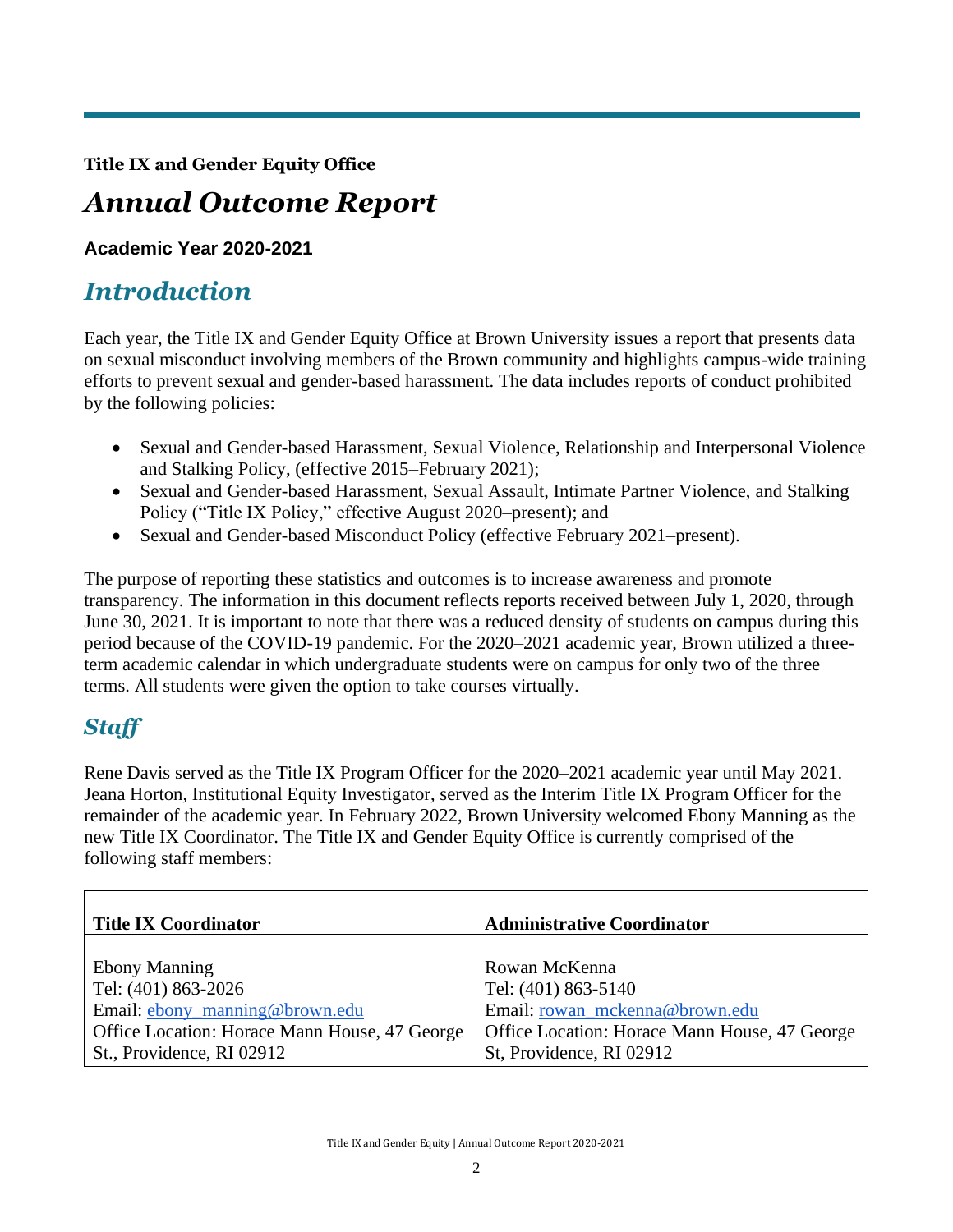### *Training*

#### *Training by the Title IX Office*

Providing training for members of the Brown community remains a priority with the goal of reducing incidents of sexual and gender-based harassment, including sexual violence. The Title IX and Gender Equity Office trained members of the Brown community on their obligations and expectations under Title IX of the Education Amendments of 1972 and Brown's policies and hosted sessions to increase awareness of the policies and the conduct prohibited. Over the period of this report, the Title IX Program Officer facilitated 36 training sessions and workshops reaching approximately 1,600 faculty, staff, and student participants.

#### *Training by BWell Health Promotion*

In addition to the training provided by the Title IX and Gender Equity Office, colleagues in BWell Health Promotion (BWell) provided comprehensive and diverse educational interventions on proactive prevention and response across the spectrum of interpersonal violence, covering topics including consent, bystander intervention, and survivor support. These programs reach a large portion of the campus community. In the 2020-21 academic year, BWell delivered approximately 120 workshops and training sessions, reaching more than 4,000 new and returning undergraduate, graduate, and medical school students. Of particular note is BWell's Sexual Assault Peer Education program which reached 418 participants in 67 programs last year.

#### *Culture of Respect*

In 2021, Brown joined the National Association of Student Personnel Administrators (NASPA) Culture of Respect Collective program and cohort.

The Culture of Respect Collective engages institutions in rigorous self-assessment and collaborative strategic planning to take targeted steps towards addressing sexual and gender-based violence on campus. In alignment with the tradition of grassroots engagement at Brown, this initiative brings together campus organizers and practitioners who are engaged in advocacy, scholarship, and support services campus-wide.

The two-year program assists universities in their efforts to assess their effectiveness in addressing gender-based violence prevention and response efforts through a process of self-assessment and targeted organizational change. The assessment is organized around six key pillars (Survivor Support, Clear Policies, Multitiered Education for the entire campus, Public Disclosures of Statistics, Schoolwide Mobilization with students, groups and leaders and Ongoing Self-Assessment). These pillars outline a holistic framework to building infrastructure around sexual violence prevention and response.

Over a period of two-years, each cohort will receive a personalized track that makes use of an expertdeveloped public health framework, cross-campus collaboration, and peer-led learning to catalyze institutional change. The program has shown success in making programmatic and policy changes at over 100 institutions across North America.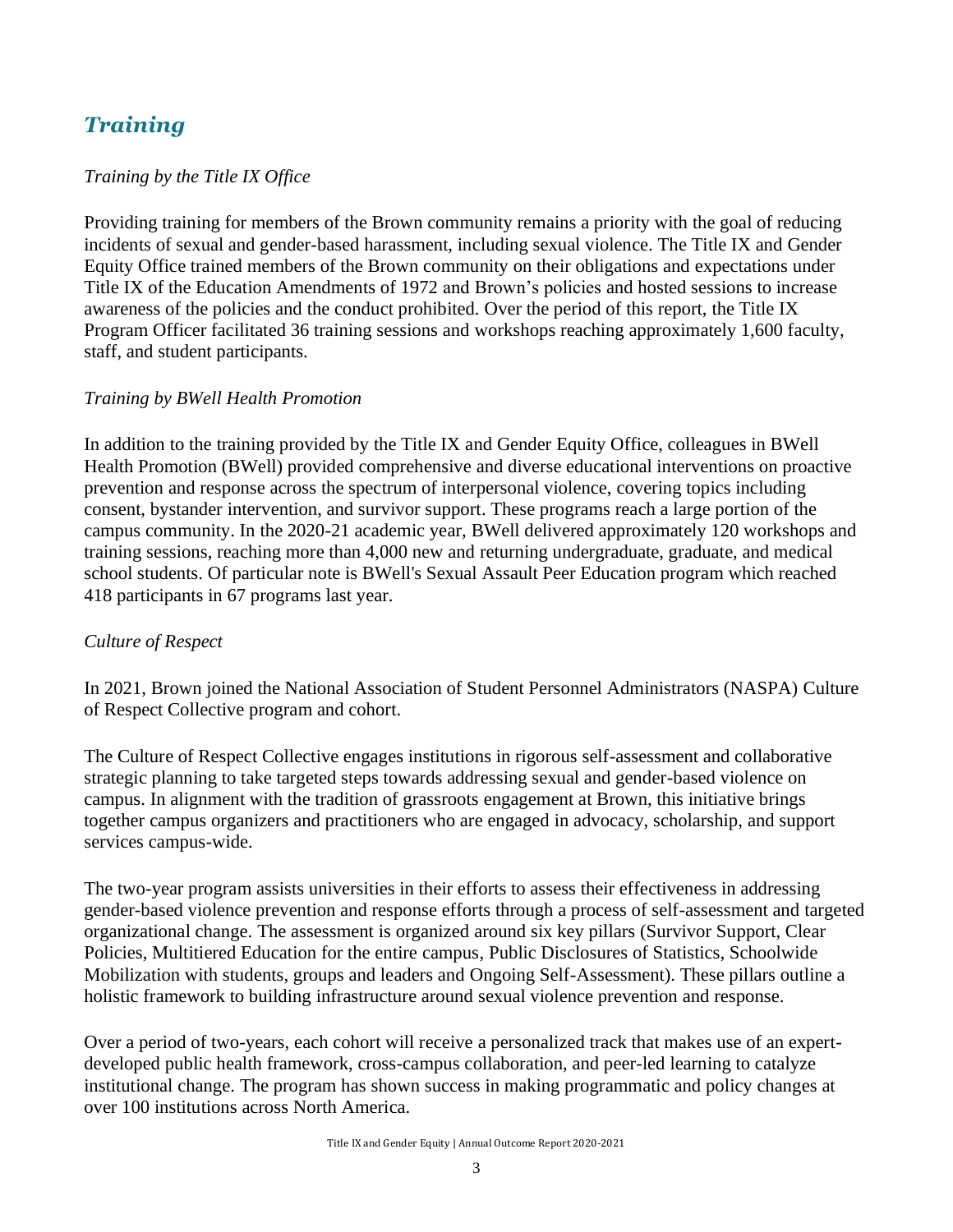### *Policies and Procedures*

Brown University made significant revisions to its policies and complaint procedures between August 2020 and February 2021. At present, the University has two policies and two procedures in place to address prohibited conduct: the Sexual and Gender-based Harassment, Sexual Assault, Intimate Partner Violence, and Stalking Policy ("Title IX Policy") and the Sexual and Gender-based Misconduct Policy. By having both the Title IX Policy and the Sexual and Gender-based Misconduct Policy in place, the Title IX and Gender Equity Office is able to respond to reports of sexual and gender-based harassment that involves conduct and locations of harassment that fall outside of the jurisdiction of the Title IX Policy. Both policies and corresponding procedures provide a prompt, impartial, and unbiased resolution process.

### *Summary of Reports and Formal Complaints*

For purposes of this annual outcome report, "report" means any notification or information submitted to the Title IX and Gender Equity Office. A report is made when an individual seeks information or support measures or informs the University of conduct prohibited by the policies. A formal complaint is a written and signed request for an investigation and initiation of the informal or formal resolution process.

It is important to note that the data for reports found in the charts on the following pages does not align with those found in the Annual Security Report issued by Brown's Department of Public Safety in accordance with the Jeanne Clery Disclosure of Campus Security Policy and Campus Crime Statistics Act ("Clery Act"). The Clery Act requires reporting for specific categories of crimes that occur within the University's Clery geography.

The data contained in this Annual Outcome Report reflect allegations of conduct prohibited by Brown's Sexual and Gender-Based Harassment, Sexual Violence, Relationship and Interpersonal Violence, and Stalking Policy. This report includes conduct reported to have occurred on- or off-campus, including during University-sanctioned activities or programs abroad. This report also includes allegations against individuals not affiliated with the University. As such, some but not all of these data are embedded within the University's Annual Security Report, which has a different scope. The Annual Security Report and this Annual Outcome report provide a different context and way in which the University seeks to learn what is occurring within the Brown community.

### **I. Incidents Reported to the Title IX and Gender Equity Office**

The Title IX and Gender Equity Office received 87 reports between July 1, 2020, and June 30, 2021. The reports originated from self-reports, third party reporters, and mandatory reporters. It is important to note that while these reports were received during the 2020–2021 academic year, the incidents detailed in the reports may have occurred prior to this time frame. There is no time limit on reporting prohibited conduct to the Title IX and Gender Equity Office.

When reporting incidents to the Title IX and Gender Equity Office, reporting parties may self-categorize the nature of the reported behavior and may include multiple types of prohibited conduct. However, it is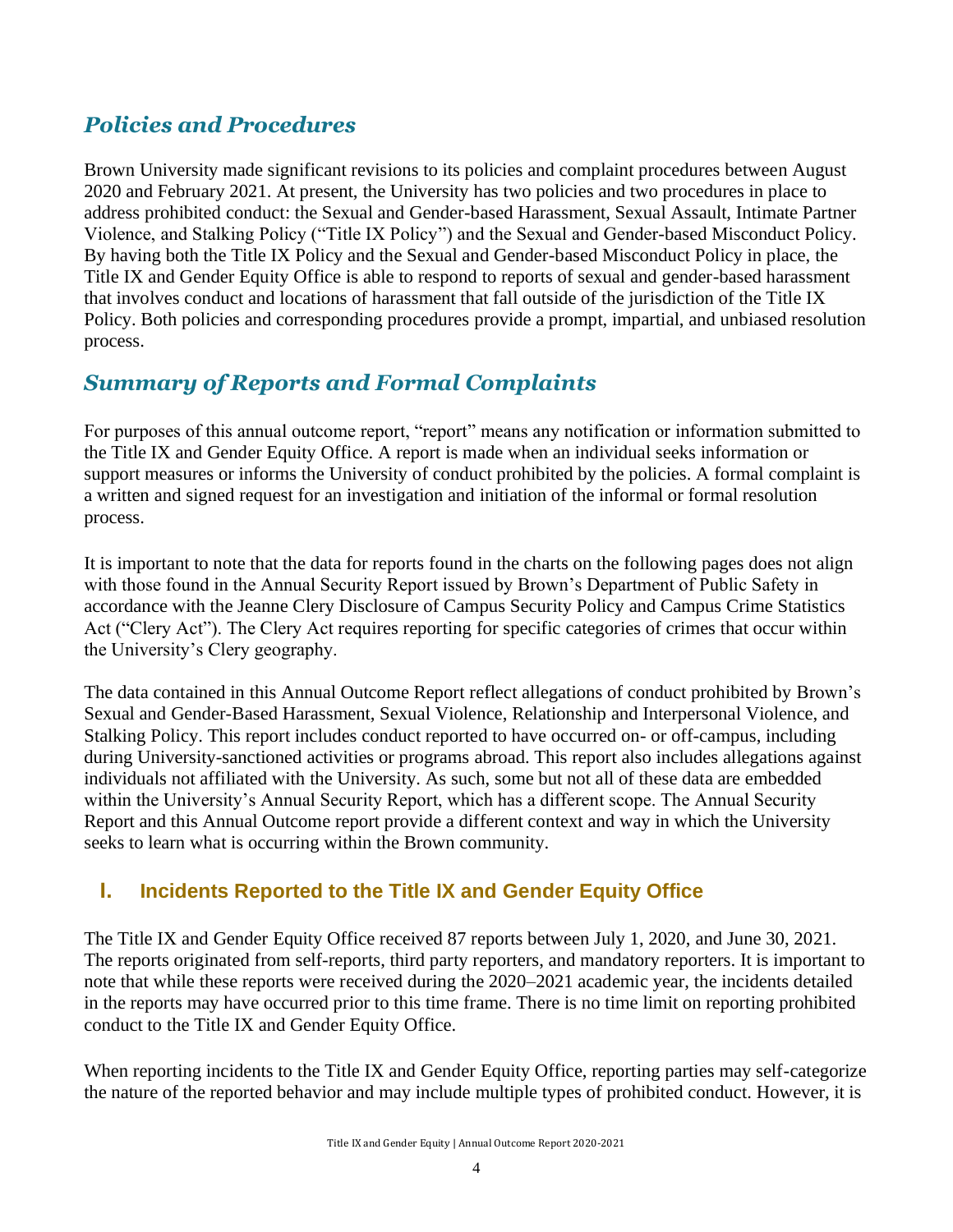the role of the Title IX Office to review reports in order to identify the alleged prohibited conduct. There may be instances where the prohibited conduct identified by the Title IX and Gender Equity Office differs from the categorization in the incident report.

*Table 1. Incidents Reported to the Title IX and Gender Equity Office from July 1, 2020 to June 30, 2021*

| <b>Prohibited Conduct Reported</b>                                                                                                                                                                                                                                            | 2020-2021 |
|-------------------------------------------------------------------------------------------------------------------------------------------------------------------------------------------------------------------------------------------------------------------------------|-----------|
| Sexual and Gender-based Harassment                                                                                                                                                                                                                                            | 18        |
| Sexual Assault (including non-consensual touching, non-consensual penetration, and sexual<br>assault undefined by the reporting party)                                                                                                                                        | 34        |
| Sexual Exploitation and Sexual Coercion                                                                                                                                                                                                                                       | 3         |
| Relationship and Interpersonal Violence                                                                                                                                                                                                                                       | 3         |
| Stalking                                                                                                                                                                                                                                                                      | 8         |
| Provision of Alcohol and/or Other Drugs for Purposes of Prohibited Conduct (This figure does not<br>indicate whether alcohol or drugs were used by individuals involved in an incident, but whether such<br>substances were used as a means to engage in prohibited conduct.) | O         |
| Retaliation                                                                                                                                                                                                                                                                   |           |
| Prohibited Consensual Sexual or Intimate Relationship with a Student                                                                                                                                                                                                          | 0         |
| Conduct outside of the scope of the policies*                                                                                                                                                                                                                                 | 24        |
| <b>Total</b>                                                                                                                                                                                                                                                                  | $91**$    |

\*Conduct outside of the scope of the policies is determined by the Title IX Coordinator based on how a reported conduct is defined by the policies set forth.

\*\* This number does not match the total number of reports received (87) because reports may include more than one type of Prohibited Conduct. This number also differs from those of the Department of Public Safety due to the manner in which Clery offenses are reported. For instance, some allegations fall outside of Clery's jurisdiction, and our office accounts for all alleged misconduct where Clery only accounts for the most serious offenses.

### **II. Allegations of Prohibited Conduct**

Seven formal complaints were processed during the 2020–2021 academic year. Five formal complaints were resolved during this time period while two formal complaints were still pending by the end of the reporting period. Of the seven formal complaints, five were brought forward by community members and two formal complaints were initiated by the Title IX Program Officer.

Table 2 displays the allegations contained within the formal complaints that were active between July 1, 2020 and June 30, 2021.

*Table 2. Overview of Allegations Associated with the Complaints from July 1, 2020 to June 30, 2021*

| <b>Prohibited Conduct Reported</b> | 2020-2021 |
|------------------------------------|-----------|
| Sexual and Gender-based Harassment |           |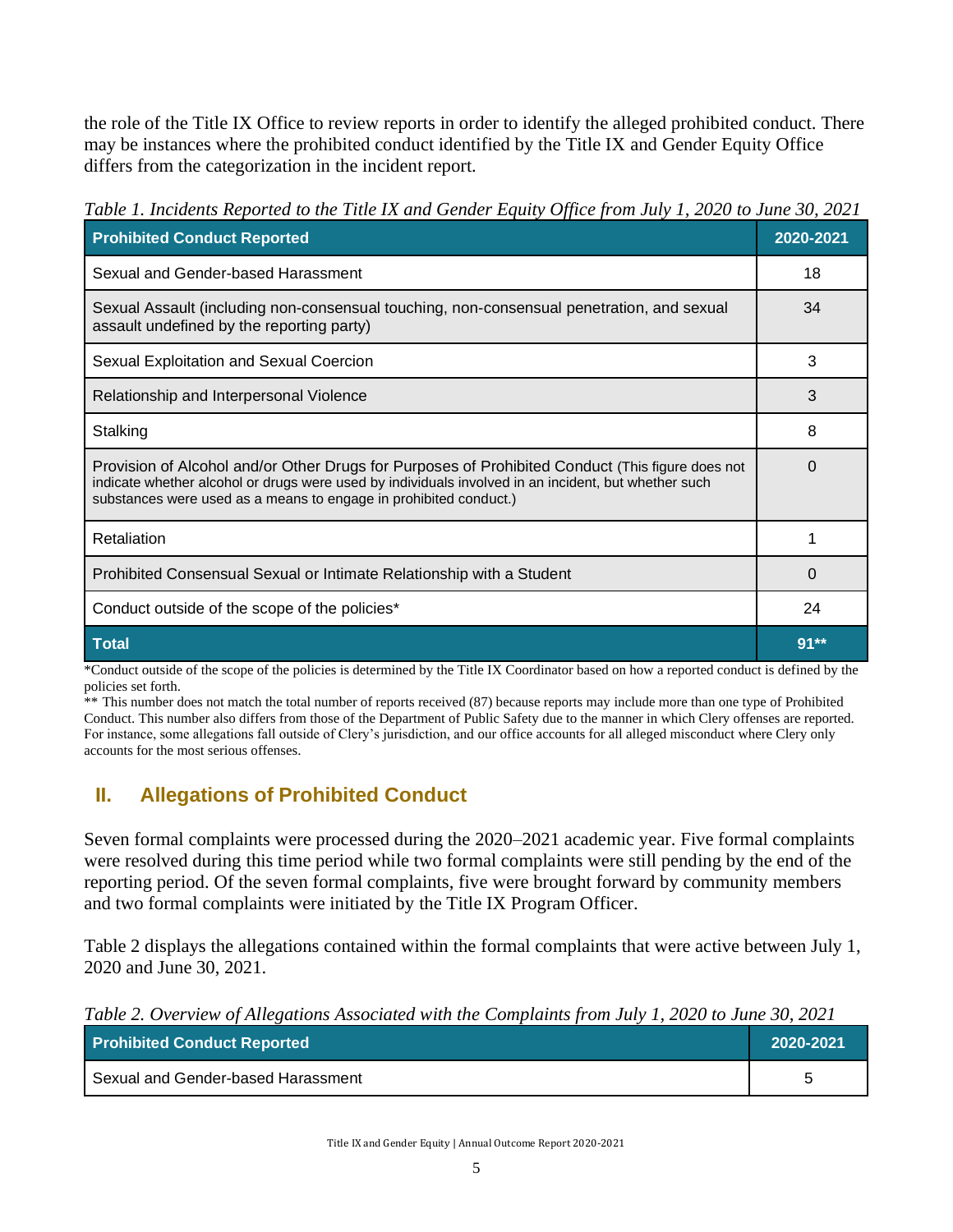| Sexual Assault (as defined in Table 1)                                                                | 3            |
|-------------------------------------------------------------------------------------------------------|--------------|
| Sexual Exploitation and Sexual Coercion                                                               |              |
| Relationship and Interpersonal Violence                                                               |              |
| Stalking                                                                                              |              |
| Provision of Alcohol and/or Other Drugs for Purposes of Prohibited Conduct (as defined in<br>Table 1) | $\mathbf{U}$ |
| Retaliation                                                                                           |              |
| Prohibited Consensual Sexual or Intimate Relationship with a Student                                  | $\Omega$     |
| <b>Total</b>                                                                                          | $10*$        |

\* This number does not match the total number of formal complaints because formal complaints can include more than one charge.

### **III. Formal Complaints**

Table 3 and Table 4 provide an overview of the case outcomes for the five formal complaints that were resolved during the reporting period. As in previous tables, each charge is counted individually. A formal complaint may include multiple allegations of prohibited conduct.

*Table 3. Formal Complaint Allegations Outcomes*

| <b>Formal Complaint Outcome</b>          | 2020-2021 |
|------------------------------------------|-----------|
| Not Responsible                          | 5         |
| Responsible                              |           |
| Complaint Withdrawn                      |           |
| Dismissed or referred to another process |           |
| Total                                    | 9         |

| Table 4. Sanctions for Responsible Findings |  |  |
|---------------------------------------------|--|--|
|                                             |  |  |

| <b>Sanctions</b>                   | 2020-2021 |
|------------------------------------|-----------|
| Reprimand                          |           |
| Probation                          |           |
| Suspension or Administrative Leave |           |
| <b>Expulsion or Termination</b>    | U         |
| Accompanying Terms*                |           |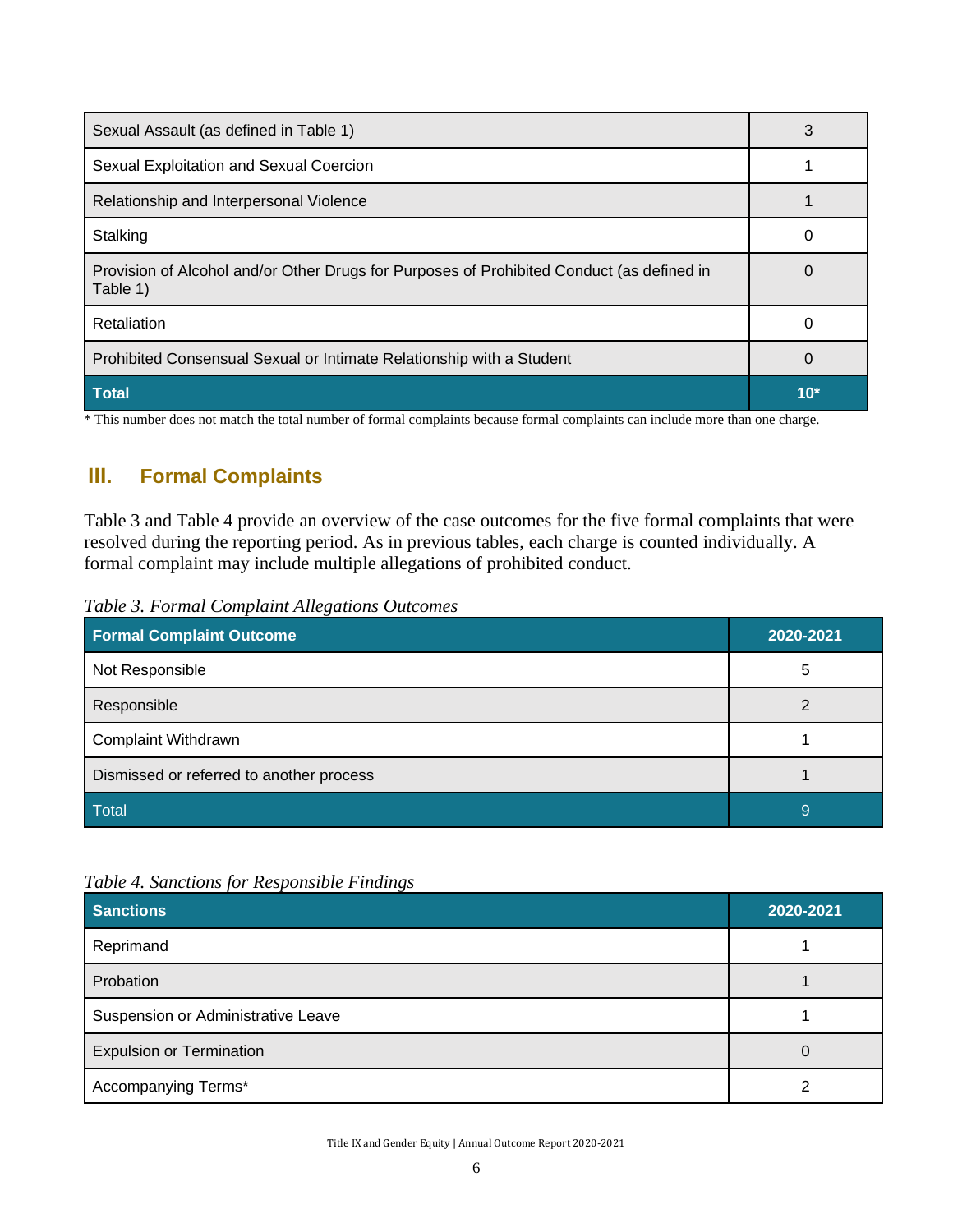#### Total  $5^{**}$

\*Accompanying terms include a range of additional requirements imposed by the hearing panel. The accompanying terms can include actions such as required training and education, loss of privilege or restricted access to campus, safety assessment, monitoring…etc. \*\* This number does not match the number of responsible findings because a Hearing Panel may impose more than one sanction per charge.

#### **IV. Informal Resolution**

No formal complaints were resolved through the informal resolution procedure during the 2020–2021 academic year.

#### *Conclusion*

Working to create an environment free from sexual and gender-based harassment by preventing and responding to incidents of sexual misconduct remains a priority for the University. As part of that effort, the Title IX and Gender Equity Office is committed to educating the campus community and overseeing equitable and unbiased complaint resolution processes. This Annual Outcome Report is not an exhaustive account of the full work of the Title IX and Gender Equity Office, but rather a reflection of the University's approach to creating a living, learning, and working environment that is inclusive for all members of the Brown community.

In assessing this year's data, sexual and gender-based harassment and sexual assault continue to be the predominant forms of prohibited conduct reported. The 2020–2021 data also showed an increase in the number of individuals who reported behavior outside of the scope of the policies. After consultation with the reporting parties, these reports were addressed through feedback or referral to the appropriate office.

The Title IX and Gender Equity Office will continue its efforts to educate the Brown community with the goal of reducing incidents of sexual misconduct by equipping community members with intervention and prevention strategies and an understanding of the University's policies and procedures. In collaboration with campus partners, the Title IX Office will continue efforts to educate students, staff, and faculty about the reporting and complaint resolution processes as well as the support measures and resources available at Brown University.